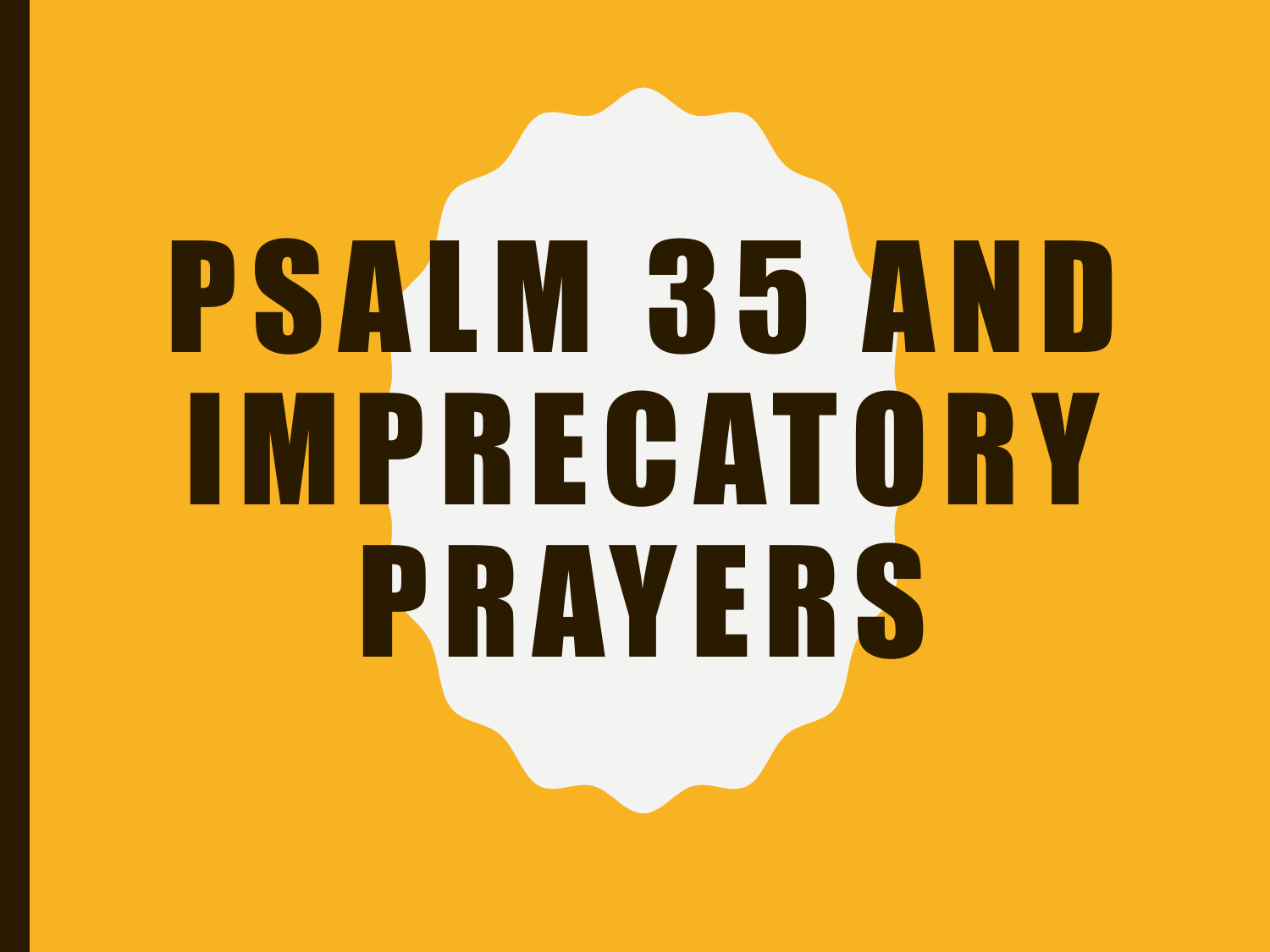### IMPRECATORY PRAYERS

- Imprecatory means cursing
- •Key elements in **Psalms 35, 55, 58, 59, 79, 109, 137** among others
- •Not limited to Psalms- **Num. 16:15; I Sam. 24:12; Neh. 4:4-5; 6:14; Jer. 11:18-20; 20:14-18**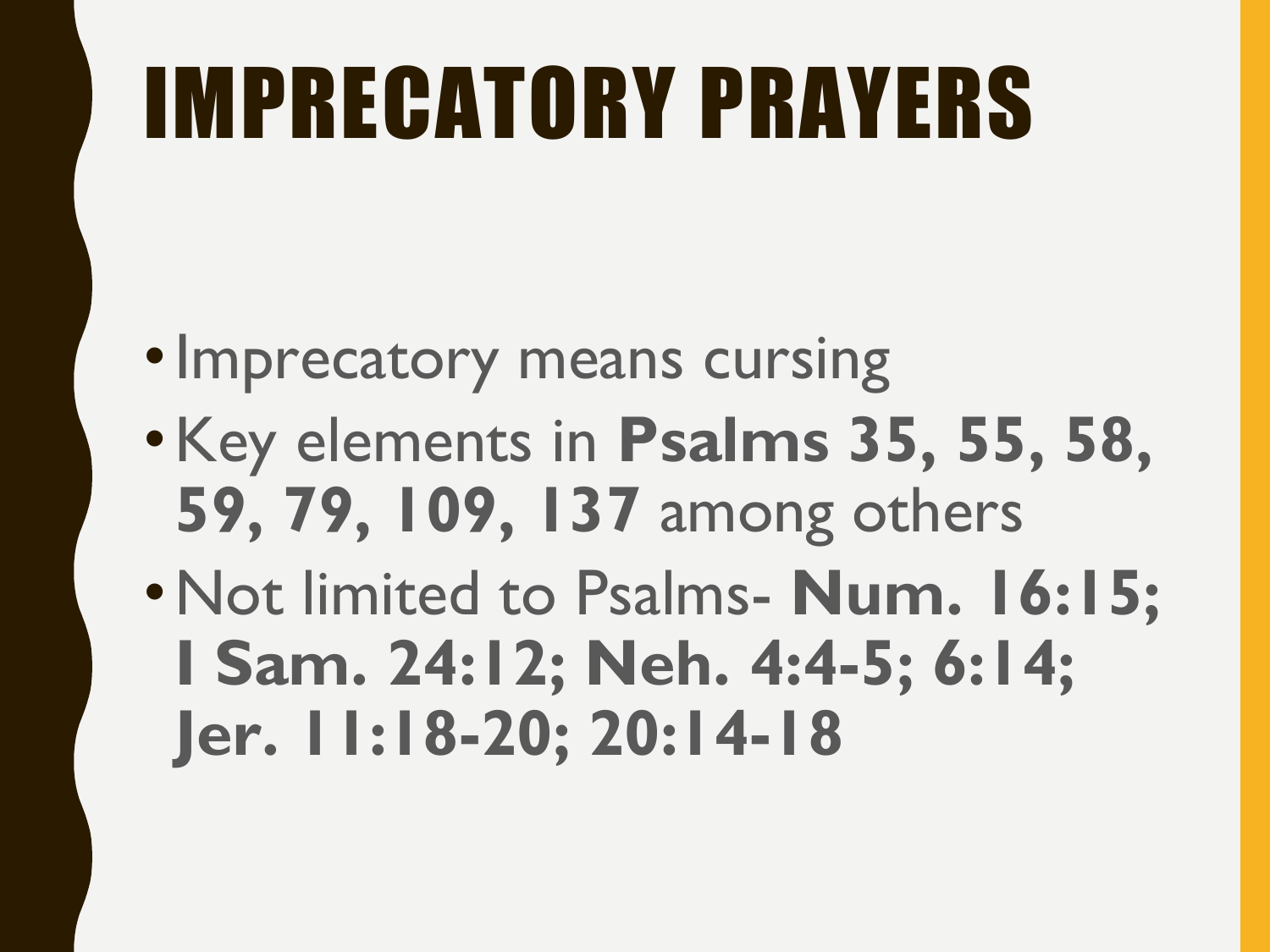## KEY IDEAS OF PSALM 35

- The Psalmist mistreated, persecuted- **35:1, 3, 4, 8, 10, 11, 12, 15, 16, 19, 20, 21, 24, 25, 26**
- Calls down curses on the wicked- **35:1-8, 26**
- Lex talionis- punishment fits crime- **35:1, 7- 8, 21-22**
- Notes of Praise- **35:9-10, 18, 28**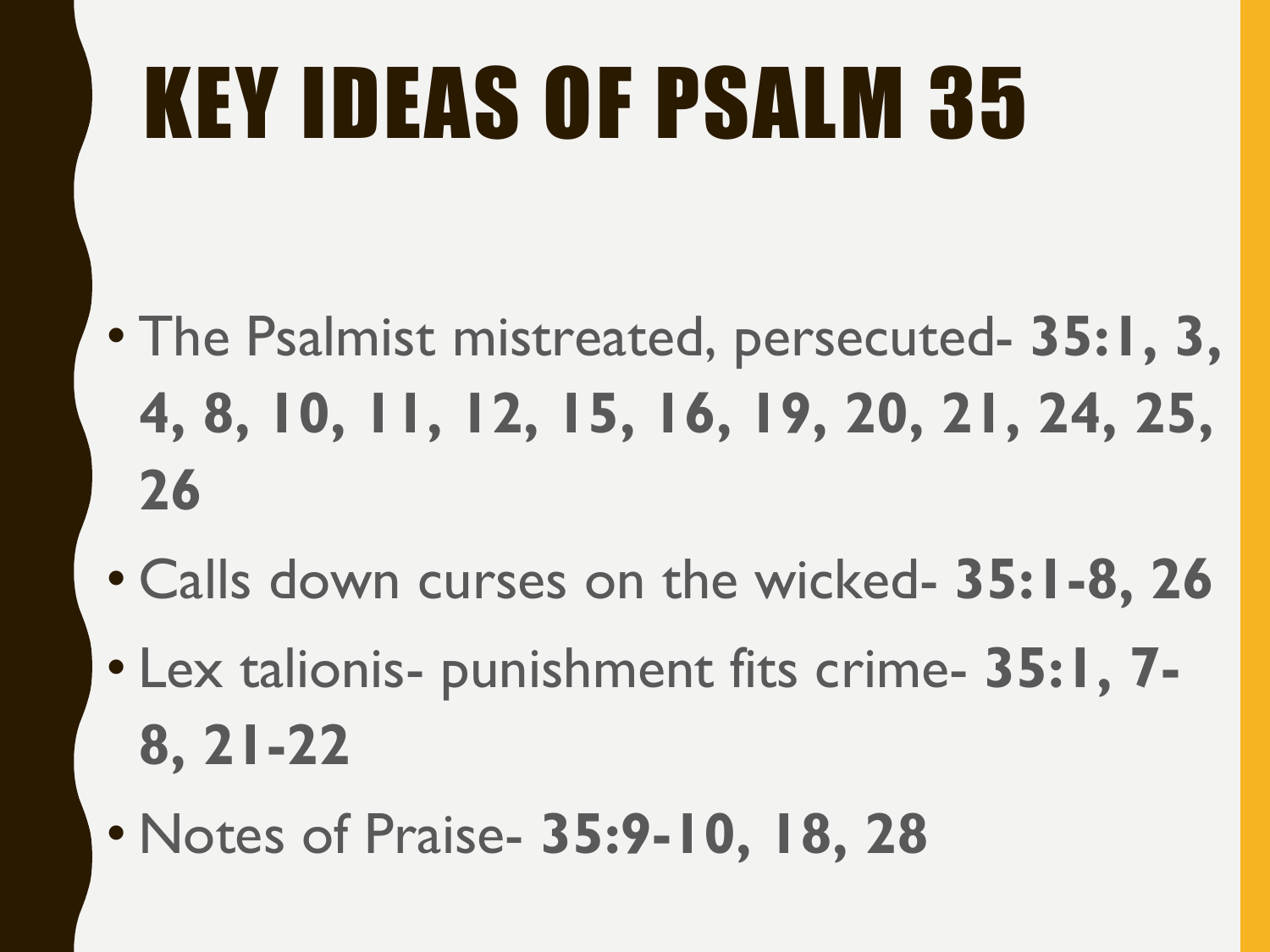#### ARE THESE PRAYERS ACCEPTABLE TODAY?

- OT- Love Enemies- **Lev. 19:18, 33-34; Ex. 23:4-5; Prov. 25:21-22; Ps. 35:13- 14; 109:4-5**
- OT condemns personal vengeance- **Prov. 20:22; 24:29; I Sam. 24, 26**
- NT has curses- **I Cor. 16:22; Gal. 1:8-9; 5:12; Rev. 6:9-10**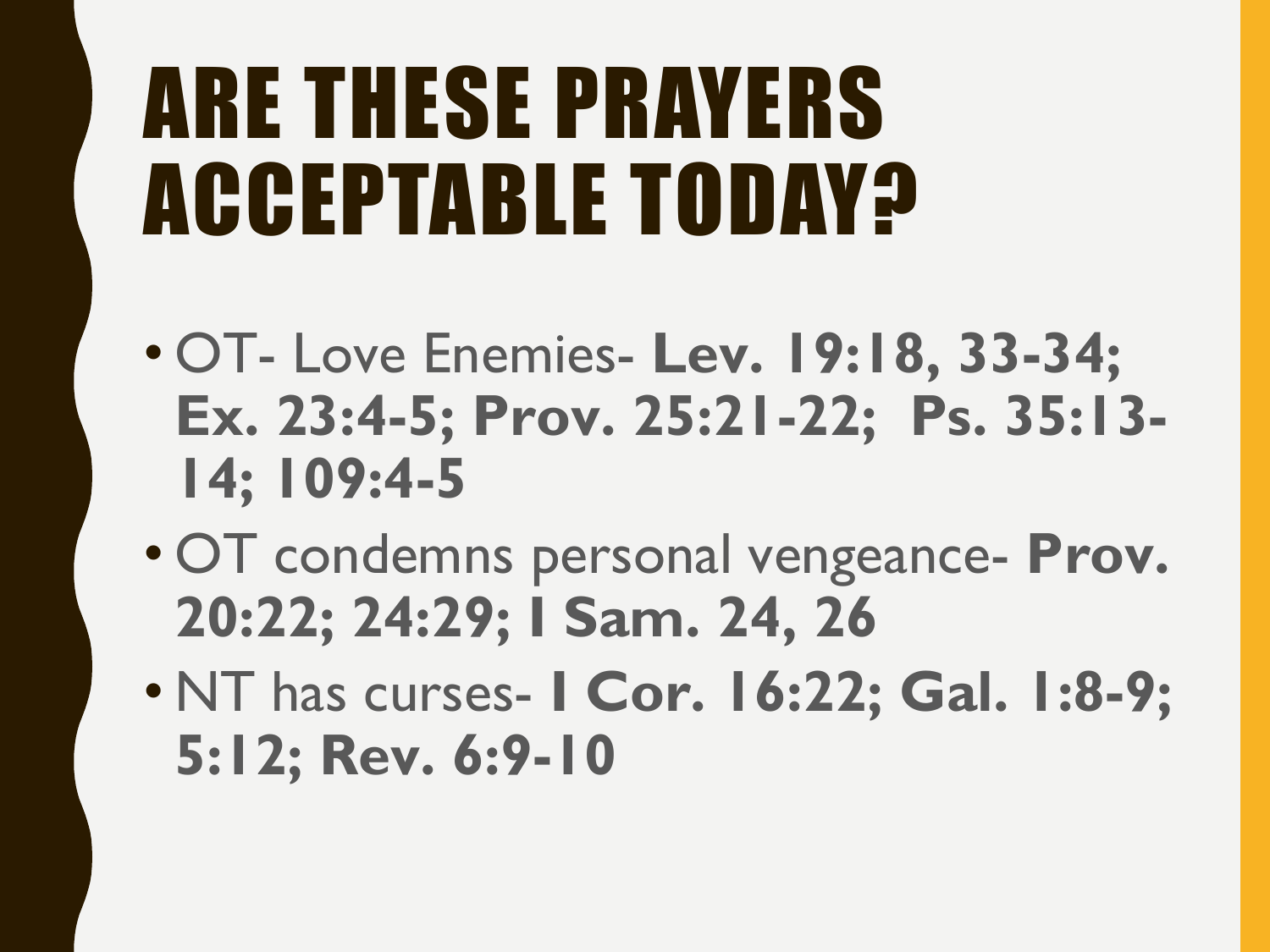#### ARE THESE PRAYERS ACCEPTABLE TODAY?

- •NT quotes OT curses- **Acts 1:20; Rom. 11:8-10**
- •NT rejoices at the fall of the wicked-**Rev. 18:20; 19:1-6**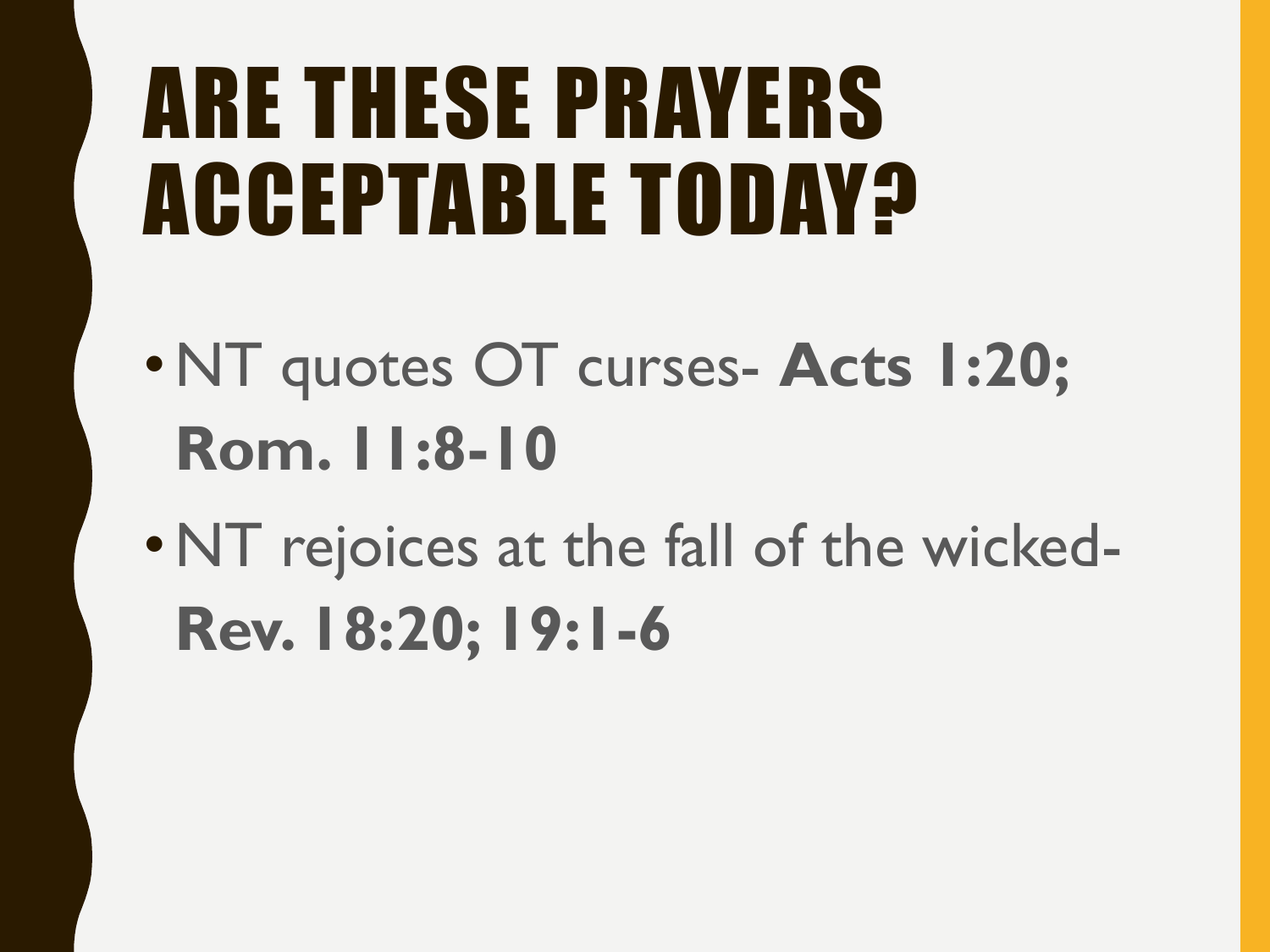#### LESSONS FROM THE PSALMS

- 1. Evil is real- **Isaiah 5:20**
- 2. We must be outraged by evil- **Ps. 119:104, 128, 163; 139:19-22**
- 3. We do not avenge ourselves- **Prov. 20:22; I Peter 2:23; 4:19; II Tim. 4:14**
- 4. Desire God glorified- **Ps. 58:10-11; 59:13; 79:9-10, 12; 109:27**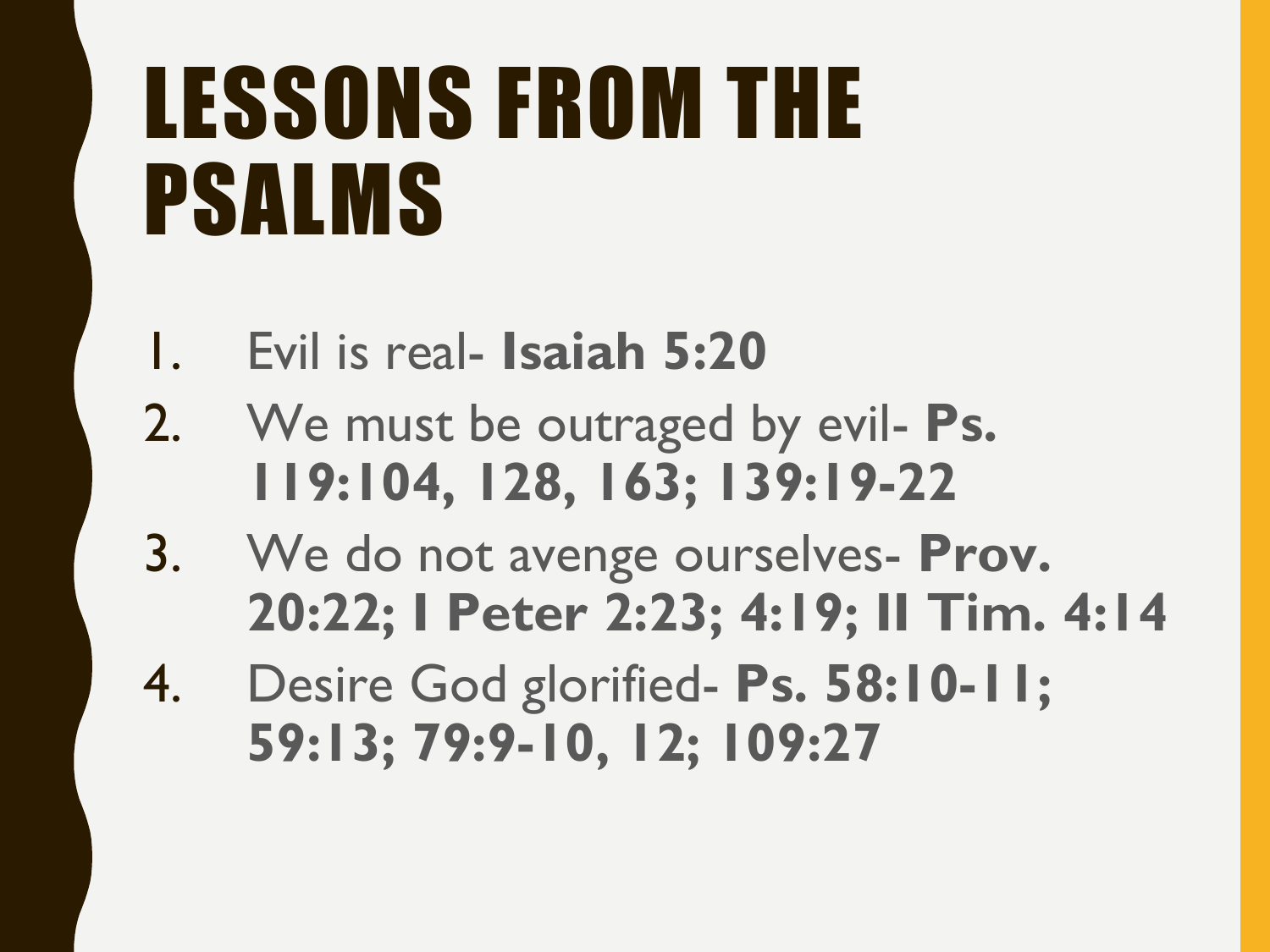#### JESUS RECEIVED THE TREATMENT PSALMIST AND **MORE**

- **35:7, 7, 19** without cause- **Jn. 15:25**
- **35:11** False witnesses- **Matt. 26:60**
- **35:12** Evil for good- **Acts 10:38; Lk. 22:51**
- **35:13-14** mourned and grieved- **Matt. 23:37-39**
- **35:23** committed case to God- **I Peter 2:23**